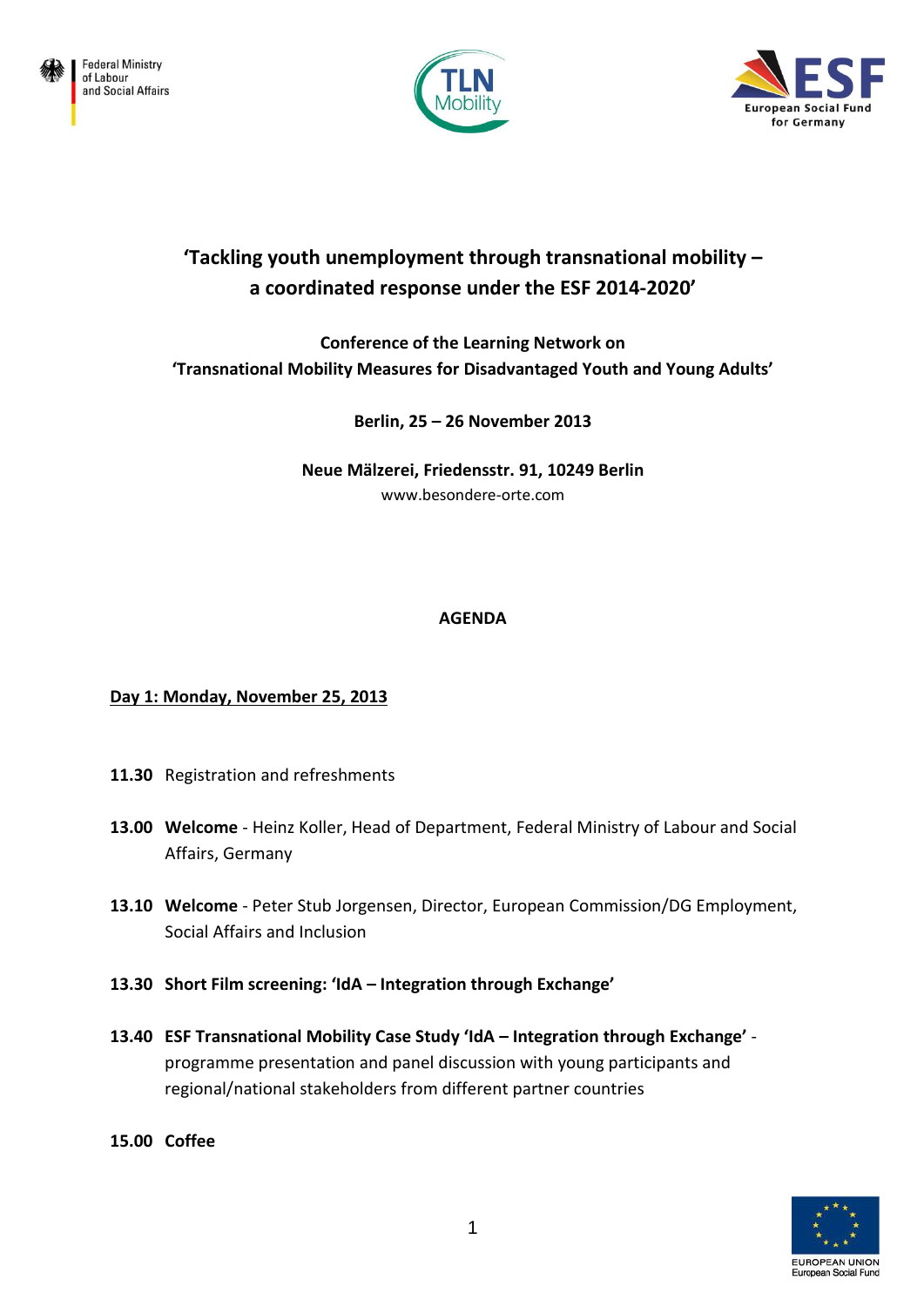





# **15.30 Objectives and Tasks of the Learning Network 'Transnational Mobility Measures for Disadvantaged Youth and Young Adults' (TLN Mobility) –**

Susanne Strehle, Head of Unit, Federal Ministry of Labour and Social Affairs, Germany

# **16.00 Parallel Workshops with TLN Mobility partners and experts – Round 1**

The objectives and tasks linked to the set-up and the implementation of a coordinated call on transnational mobility measures for disadvantaged youth and young adults under the ESF will be presented and discussed in three parallel workshops. The workshops will be continued on 26 November so that participants have a chance to attend all three workshops:

Workshop **A**: **The coordinated call on Transnational Mobility Measures in the context of ESF Transnational Cooperation 2014 - 2020** 

> Institutionalized coordination of transnational action in the ESF programming period 2014 - 2020, the coordinated call on Transnational Mobility Measures as an example of institutionalized coordination in 2014 - 2020, coordinated action: Joint timeline, partner search forum, partnersearch database.

*(Raum: Kuppelsaal Nord, 5th floor)*

Workshop **B**: **The content of the coordinated call on Transnational Mobility Measures** Agreed common criteria and set of rules for Transnational Mobility Measures (quality of project structure and project management, implementation structures, financial rules). *(Raum: Elysium, Ground floor)*

 Workshop **C**: **The implementation/launch of respective national/regional level calls** Requirements of partners, support needs and framework conditions, presentation of case studies from the partner regions and Member States represented in the Network partners. *(Raum: Kuppelsaal Süd, 5th floor)*

## **17.15 Close of the first day / organisational details**

**20.00 Dinner -** Neue Mälzerei, Friedensstr. 91, 10249 Berlin